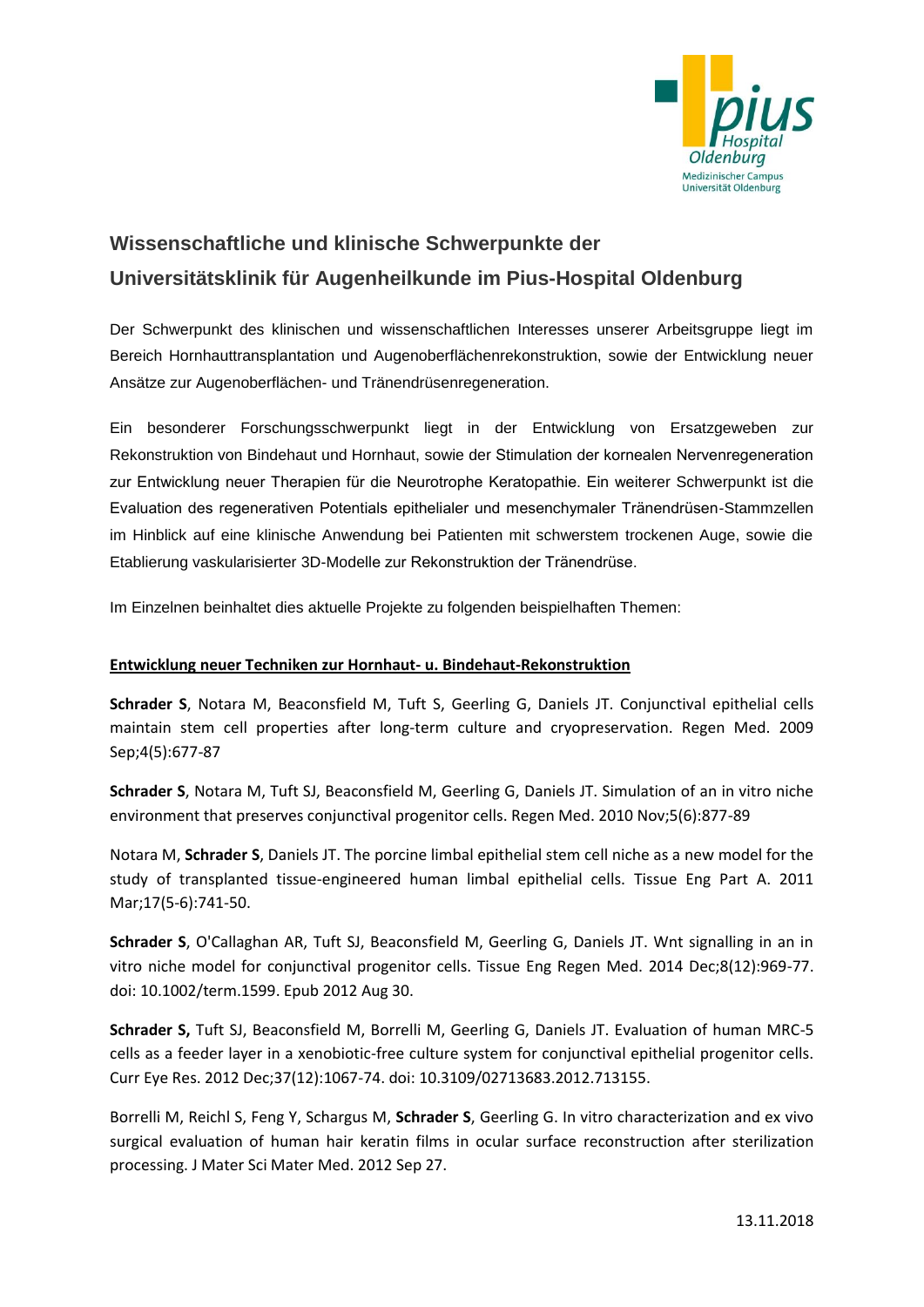

Feng Y, Borrelli M, Meyer-Ter-Vehn T, Reichl S, **Schrader S\***, Geerling G\*. Epithelial wound healing on keratin film, amniotic membrane and polystyrene in vitro. Curr Eye Res. 2014 Jun;39(6):561-70. doi: 10.3109/02713683.2013.853804. Epub 2014 Jan 8.

Borrelli M, Joepen N, Reichl S, Finis D, Schoppe M, Geerling G, **Schrader S**. Keratin films for ocular surface reconstruction: evaluation of biocompatibility in an in-vivo model. Biomaterials. 2015 Feb;42:112-20. doi: 10.1016/j.biomaterials.2014.11.038.

Drechsler CC, Kunze A, Kureshi A, Grobe G, Reichl S, Geerling G, Daniels JT, **Schrader S**. Development of a conjunctival tissue substitute on the basis of plastic compressed collagen. J Tissue Eng Regen Med. 2015 Feb 10. doi: 10.1002/term.1991.

Massie I, Kureshi AK, **Schrader S**, Shortt AJ, Daniels JT. Optimization of optical and mechanical properties of real architecture for 3-dimensional tissue equivalents: Towards treatment of limbal epithelial stem cell deficiency. Acta Biomater. 2015 Sep;24:241-50. doi: 10.1016/j.actbio.2015.06.007. Epub 2015 Jun 17.

**Schrader S**, Witt J, Geerling G. Plastic compressed collagen transplantation - a new option for corneal surface reconstruction? Acta Ophthalmol. 2017 Nov 30. doi: 10.1111/aos.13649.

Spaniol K, Witt J, Mertsch S, Borrelli M, Geerling G, **Schrader S**. Generation and characterisation of decellularised human corneal limbus. Graefes Arch Clin Exp Ophthalmol. 2018 Feb 1. doi: 10.1007/s00417-018-3904-1.

Witt J, Mertsch S, Borrelli M, Dietrich J, Geerling G, **Schrader S**, Spaniol K. Decellularised conjunctiva for ocular surface reconstruction. Acta Biomater. 2018 Feb;67:259-269. doi: 10.1016/j.actbio.2017.11.054.

## **Evaluation neuer Keratoplastik- und Keratoprothesen-Techniken**

Spaniol K, Borrelli M, Holtmann C, **Schrader S**, Geerling G. Complications of Descemet's membrane endothelial keratoplasty]. Ophthalmologe. 2015 Dec;112(12):974-81.

Finis D, Ralla B, Karbe M, Borrelli M, **Schrader S**, Geerling G. Comparison of two different scheimpflug devices in the detection of keratoconus, regular astigmatism, and healthy corneas. J Ophthalmol. 2015;2015:315281. doi:10.1155/2015/315281. Epub 2015 Apr 14.

Blasberg C, Geerling G, **Schrader S**. [Bowman Layer Transplantation in Progressive Keratoconus - What Is It Good For?]. Klin Monbl Augenheilkd. 2017 Jun;234(6):776-779. doi: 10.1055/s-0043- 111085. Epub 2017 Jun 6. German.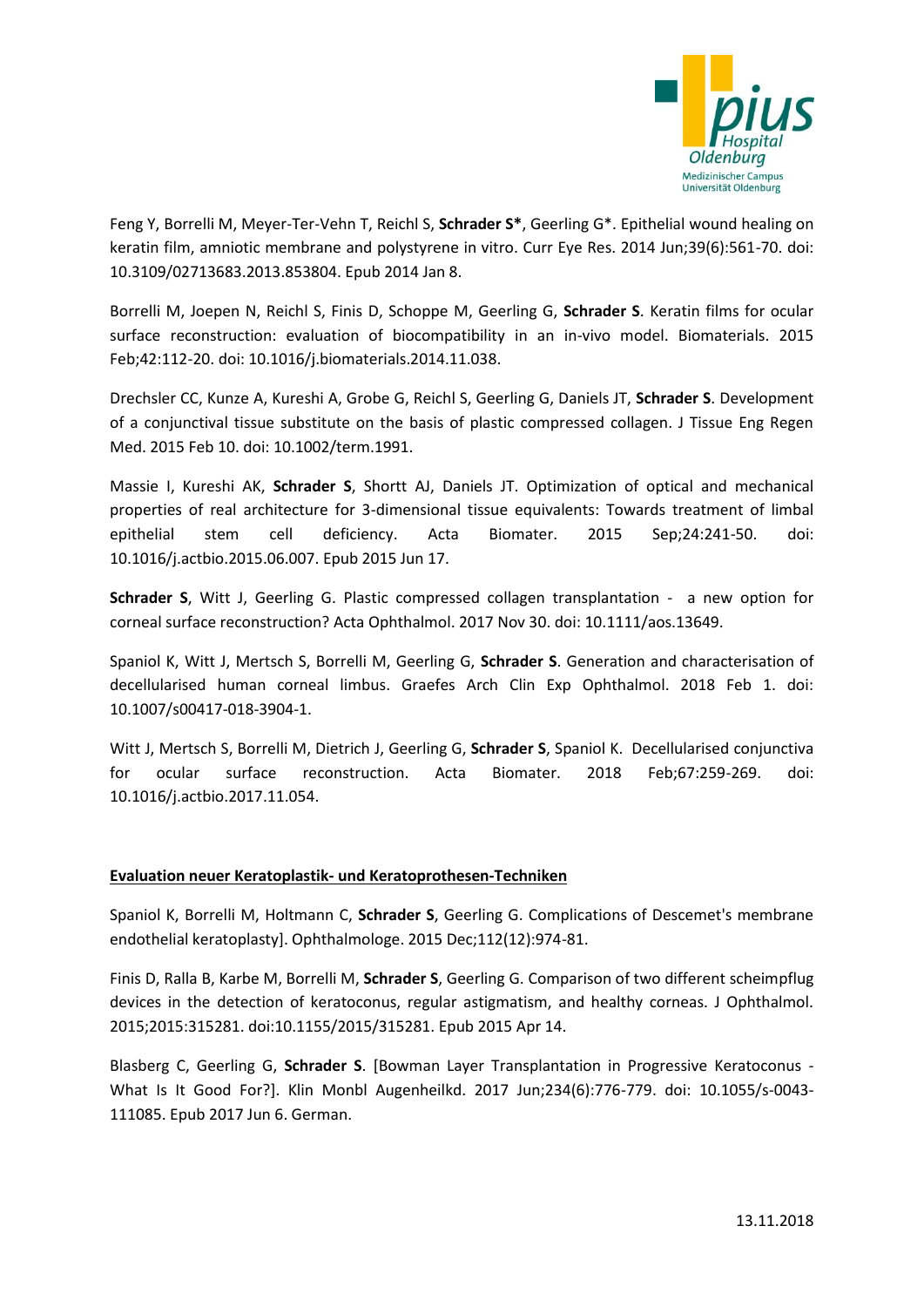

Bachmann BO, **Schrader S**. [Biomaterials or Donor Tissue - What is the Future of Tissue Engenieering for Cornea Reconstruction?]. Klin Monbl Augenheilkd. 2017 Jun;234(6):758-762. doi: 10.1055/s-0043- 109024. Epub 2017 Jun 6. German.

### **Entwicklung Regenerativer Strategien zur Therapie des trockenen Auges**

**Schrader S**, Wedel T, Moll R, Geerling G. Combination of serum eye drops with hydrogel bandage contact lenses in the treatment of persistent epithelial defects. Graefes Arch Clin Exp Ophthalmol. 2006 Oct;244(10):1345-9. Epub 2006 Mar 17

**Schrader S**, Wedel T, Kremling C Laqua H, Geerling G. Amniotic Membrane As A Carrier for Lacrimal Gland Acinar Cells. Graefes Arch Clin Exp Ophthalmol. 2007 Nov;245(11):1699-704. Epub 2007 Jun 12

**Schrader S**, Kremling C, Klinger M, Laqua H, Geerling G. Cultivation of lacrimal gland acinar cells in a microgravity environment. Br J Ophthalmol. 2009 Aug;93(8):1121-5. Epub 2009 May 4

Finis D, Pischel N, **Schrader S\***, Geerling G\*. Evaluation of lipid layer thickness measurement of the tear film as a diagnostic tool for Meibomian gland dysfunction. Cornea. 2013 Dec;32(12):1549-53. doi: 10.1097/ICO.0b013e3182a7f3e1.

Finis D, Hayajneh J, König C, Borrelli M, **Schrader S**\*, Geerling G\*. Evaluation of an automated thermodynamic treatment (LipiFlow®) system for meibomian gland dysfunction: a prospective, randomized, observer-masked trial. Ocul Surf. 2014 Apr;12(2):146-54. \*shared senior authorship

Finis D, Pischel N, Borrelli M, **Schrader S\***, Geerling G\*. [Factors influencing the measurement of tear film lipid layer thickness with interferometry]. Klin Monbl Augenheilkd. 2014 Jun;231(6):603-10. doi: 10.1055/s-0034-1368536. Epub 2014 Jun 18. German. PubMed PMID: 24940758.

Finis D, Pischel N, König C, Hayajneh J, Borrelli M, **Schrader S\***, Geerling G\*. [Comparison of the OSDI and SPEED questionnaires for the evaluation of dry eye disease in clinical routine.]. Ophthalmologe. 2014 Jul 18. [Epub ahead of print] German.

Finis D, Ackermann P, Pischel N, König C, Hayajneh J, Borrelli M, **Schrader S\***, Geerling G\*. Evaluation of Meibomian Gland Dysfunction and Local Distribution of Meibomian Gland Atrophy by Non-contact Infrared Meibography. Curr Eye Res. 2015;40(10):982-9. doi: 10.3109/02713683.2014.971929. Epub 2014 Oct 20.

Finis D, König C, Hayajneh J, Borrelli M, **Schrader S**\*, Geerling G\*. Six-Month Effects of a Thermodynamic Treatment for MGD and Implications of Meibomian Gland Atrophy. Cornea. 2014 Oct 15.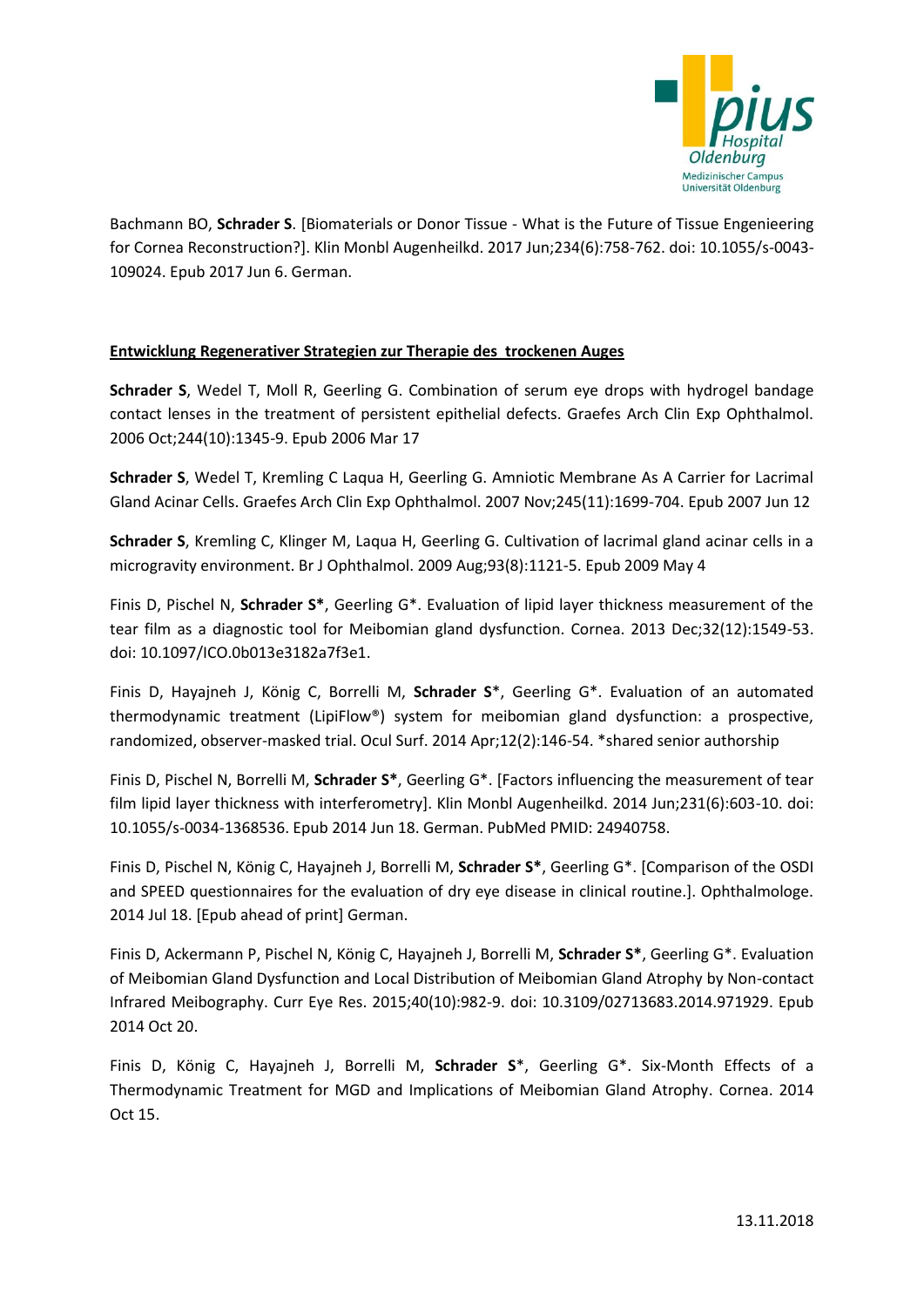

Roth M, Spaniol K, Kordes C, Schwarz S, Mertsch S, Häussinger D, Rotter N, Geerling G, **Schrader S**. The Influence of Oxygen on the Proliferative Capacity and Differentiation Potential of Lacrimal Gland-Derived Mesenchymal Stem Cells. Invest Ophthalmol Vis Sci. 2015 Jul;56(8):4741-52.

Spaniol K, Metzger M, Roth M, Greve B, Mertsch S, Geerling G, **Schrader S**. Engineering of a Secretory Active Three-Dimensional Lacrimal Gland Construct on the Basis of Decellularized Lacrimal Gland Tissue. Tissue Eng Part A. 2015 Oct;21(19-20):2605-17.

Massie I, Spaniol K, Geerling G, **Schrader S**: Cryopreservation and Hypothermic Storage of Lacrimal Gland – Towards Enabling Delivery of Regenerative Medicine Therapies for Treatment of Dry Eye Syndrome; Journal of Tissue Engineering and Regenerative Medicine. Date accepted: 03/07/2016

Massie I, Spaniol K, Barbian A, Poschmann G, Stühler K, Geerling G, Metzger M, Mertsch S, **Schrader S**. Evaluation of Decellularized Porcine Jejunum as a Matrix for Lacrimal Gland Reconstruction In Vitro for Treatment of Dry Eye Syndrome. Invest Ophthalmol Vis Sci. 2017 Oct 1;58(12):5564-5574. doi: 10.1167/iovs.16-20759.

Massie I, Spaniol K, Barbian A, Geerling G, Metzger M, **Schrader S**. Development of lacrimal gland spheroids for lacrimal gland tissue regeneration. J Tissue Eng Regen Med. 2017 Dec 22. doi: 10.1002/term.2631. [Epub ahead of print] PubMed PMID: 29272079.

## **Reviews und Buchbeiträge**

- 1. **Schrader S**, Mircheff AK, Geerling G: Animal Models of Dry Eye. Dev Ophthalmol. 2008;41:298-312. (Buchbeitrag)
- 2. Geerling G, Unterlauft JD, Kasper K, **Schrader S**, Opitz A, Hartwig D: Autologous serum and alternative blood products for the treatment of ocular surface disorders. Ophthalmologe. 2008 Jul;105(7):623-31. (Review)
- 3. Notara M, Alatza A, Gilfillan J, Harris AR, Levis HJ, **Schrader S**, Vernon A, Daniels JT. In sickness and in health: Corneal epithelial stem cell biology, pathology and therapy. Exp Eye Res. 2010 Feb;90(2):188-95. Epub 2009 Oct 17. (Review)
- 4. **Schrader S**, Notara M, Beaconsfield M, Tuft SJ, Daniels JT, Geerling G. Tissue engineering for conjunctival reconstruction: established methods and future outlooks. Curr Eye Res. 2009 Nov;34(11):913-24. (Review)
- 5. **Schrader S**, Liu L, Kasper K, Geerling G. Generation of two- and three-dimensional lacrimal gland constructs. Dev Ophthalmol. 2010;45:49-56. Epub 2010 May 18 (Buchbeitrag)
- 6. Finis D, **Schrader S**, Geerling G. Meibomian Gland Dysfunction. Klinische Monatsblätter für Augenheilkunde 2012 Apr;229:506-513 (Review)
- 7. Borrelli M, Feng Y, Spaniol K, Geerling G, **Schrader S**. New Developments in Matrices for Ocular Surface Reconstruction, Current Tissue Engineering, 2012 (Accepted 05/2012) (Review)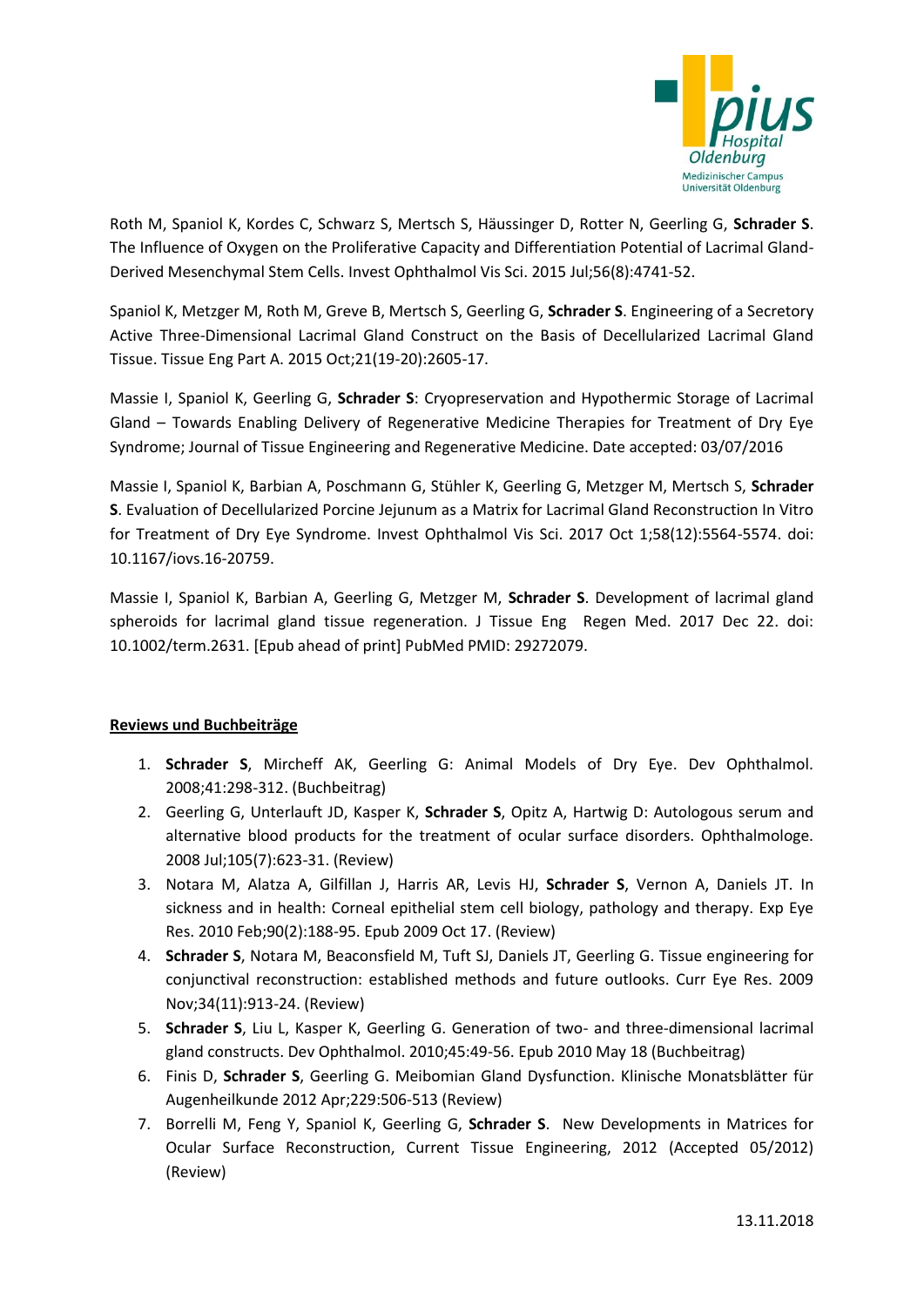

- 8. Finis D, Gerber PA, **Schrader S**, Geerling G. Okuläre Rosazea und Meibomdrüsendysfunktion. Z. prakt. Augenheilkd. 33: 457 – 467 (2012) (Review)
- 9. Feng Y, Borrelli M, Reichl S, **Schrader S**, Geerling G. Review of alternative carrier materials for ocular surface reconstruction. Curr Eye Res. 2014 Jun;39(6):541-52. doi: 10.3109/02713683.2013.853803. Epub 2014 Jan 9. (Review)
- 10. **Schrader S**, Tost HW, Geerling G. Lacrimal punctal occlusion. Chapter 37 of the Book "Ocular Surface Disorders by Jose M Benitz-del-Castillo and Michael A Lemp. JP Medical Publisher 2013. ISBN 978-1-907816-31-4 (Buchbeitrag)
- 11. **Schrader S**, Finis D, Spaniol K, Roth M, Ackermann P, Geerling G. [Clinical Diagnostics for the Tear Film and the Ocular Surface.]. Klin Monbl Augenheilkd. 2014 Aug 12. [Epub ahead of print] German. (Review)
- 12. **Schrader S**, Knop E, Knop N, Finis D, Geerling G. Klinisches Bild und Diagnostik. Kapitel 6 des Buches Meibom-Drüsen-Dysfunktion – Aktuelle Diagnose und Therapieoptionen. Uni-Med Verlag 2015. ISBN 978-3-8374-1437-0. (Buchbeitrag)
- 13. Finis D, **Schrader S**, Geerling G. Therapieoptionen und Konzepte. Kapitel 7 des Buches Meibom-Drüsen-Dysfunktion – Aktuelle Diagnose und Therapieoptionen. Uni-Med Verlag 2015. ISBN 978-3-8374-1437-0. (Buchbeitrag)
- 14. Roth M, **Schrader S**, Finis D, Spaniol K, MacKenzie C, Ackermann P, Geerling G. [Diagnostics of Infectious Corneal and Conjunctival Diseases]. Klin Monbl Augenheilkd. 2015 Jun;232(6):789- 803; quiz 804-6. doi: 10.1055/s-0033-1358135. Epub 2015 May 27. German. (Review)
- 15. Finis D, Ackermann P, **Schrader S**, Geerling G. [Special Diagnostics of the Cornea]. Klin Monbl Augenheilkd. 2015 Nov;232(11):1319-32; quiz 1333-4. doi: 10.1055/s-0033-1358205. Epub 2015 Nov 17. German. (Review)
- 16. Chao W, Belmonte C, Benitez Del Castillo J, Bron A, Dua H, Nichols K, Novack G, **Schrader S**, Willcox M, Wolffsohn J, Sullivan DA. Report of the Inaugural Meeting of the TFOS i2 = initiating innovation Series: Targeting the Unmet Need for Dry Eye Treatment (London, United Kingdom, March 21, 2015). Ocul Surf. 2016 Jan 13. pii: S1542-0124(15)00205-0. doi: 10.1016/j.jtos.2015.11.003. [Epub ahead of print] (Review)
- 17. Dietrich J, Massie I, Roth M, Geerling G, Mertsch S, **Schrader S**. Development of Causative Treatment Strategies for Lacrimal Gland Insufficiency by Tissue Engineering and Cell Therapy. Part 1: Regeneration of Lacrimal Gland Tissue: Can We Stimulate Lacrimal Gland Renewal In Vivo? Curr Eye Res. 2016 Apr 26:1-12. [Epub ahead of print] PubMed PMID: 27116653. (Review)
- 18. Spaniol K, Guthoff R, **Schrader S**, Borrelli M, Kajasi N, Schramm M, Geerling G. Diagnostik von Binde- und Hornhauterkrankungen Teil 4: Histologische Verfahren. Klin Monbl Augenheilkd. 2016 May 20. [Epub ahead of print] German. (Review)
- 19. Massie I, Dietrich J, Roth M, Geerling G, Mertsch S, **Schrader S**. Development of Causative Treatment Strategies for Lacrimal Gland Insufficiency by Tissue Engineering and Cell Therapy. Part 2: Reconstruction of Lacrimal Gland Tissue: What Has Been Achieved So Far and What Are the Remaining Challenges? Curr Eye Res. 2016 Jun 27:1-11. [Epub ahead of print] PubMed PMID: 27348234. (Review)